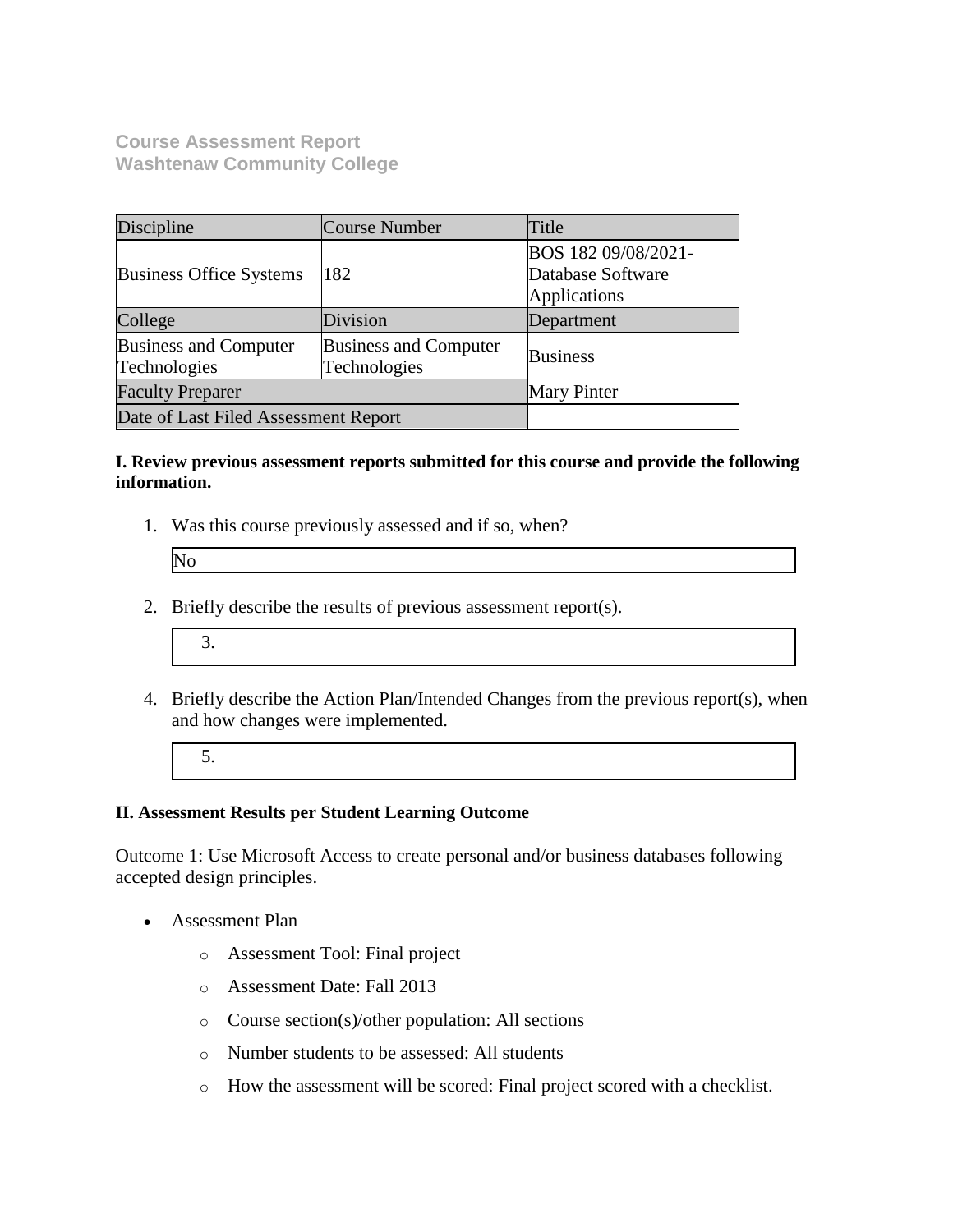- o Standard of success to be used for this assessment: 75% will score 75% or higher on the final project.
- o Who will score and analyze the data: Departmental Faculty
- 1. Indicate the Semester(s) and year(s) assessment data were collected for this report.

| rall (indicate years below) below) | Winter (indicate years) | SP/SU (indicate years)<br>below) |
|------------------------------------|-------------------------|----------------------------------|
| 2020                               | 2021                    | 2021                             |

2. Provide assessment sample size data in the table below.

| # of students enrolled | # of students assessed |
|------------------------|------------------------|
|                        |                        |

3. If the number of students assessed differs from the number of students enrolled, please explain why all enrolled students were not assessed, e.g. absence, withdrawal, or did not complete activity.

The number of students assessed includes only student completers of BOS 182. Students did not complete the course for a variety of reasons including: health, family issues, work conflicts, etc., resulting in a failure to complete course requirements.

4. Describe how students from all populations (day students on campus, DL, MM, evening, extension center sites, etc.) were included in the assessment based on your selection criteria.

All students in all sections were assessed. The course is primarily offered as a Distance Learning (DL) course and all students included in this assessment participated in a DL format.

5. Describe the process used to assess this outcome. Include a brief description of this tool and how it was scored.

Outcome #1 was assessed using the second step of the final project titled Tables and Relationships and scored using a rubric.

The scoring rubric is equally scored (Range of 0-5) for a total score possible of 20 using the following four criteria:

- 1. Three tables created, Leszynski naming conventions used, Primary Keys defined, and sample data entered.
- 2. Different data types including Short Text, Long Text, Date/Time, Number, and Yes/No used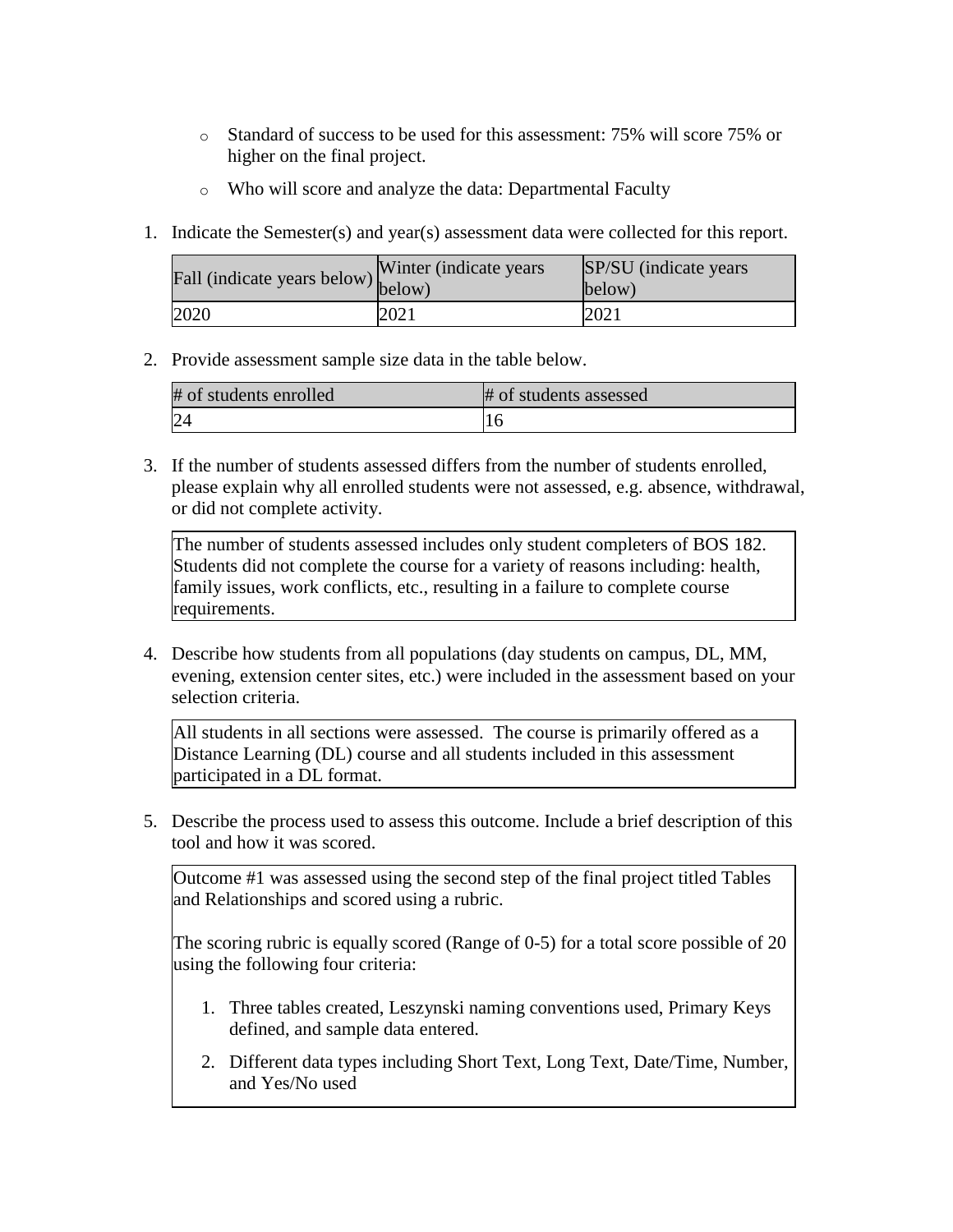- 3. Various field properties including Combo boxes, Input Masks, Validation Rules, and Default Values used.
- 4. Relationships are created using Referential Integrity.
- 6. Briefly describe assessment results based on data collected for this outcome and tool during the course assessment. Discuss the extent to which students achieved this learning outcome and indicate whether the standard of success was met for this outcome and tool.

Met Standard of Success: Yes

All students (100%) met the standard of success for Outcome #1. Students performed well on rubric items 1 and 2, where 16 (100%) students scored 75% or higher. Students did fair on rubric item 3, where 14 of 16 (88%) scored 75% or higher. Rubric item 2 assessed student ability to use proper object naming conventions. Students also performed well on rubric item 4 where 15 of 16 (94%) scored 75% or higher.

7. Based on your interpretation of the assessment results, describe the areas of strength in student achievement of this learning outcome.

Students were able to successfully complete the critical first steps necessary for the design and development of a relational database. For many students, BOS 182 is their first exposure to database structure and principals. Successfully completing the critical second step of this project, creating tables and relationships, indicates instructional materials prepare and support students in the development process.

8. Based on your analysis of student performance, discuss the areas in which student achievement of this learning outcome could be improved. If student met standard of success, you may wish to identify your plans for continuous improvement.

While 100% of students achieved Outcome #1, three identified areas could be improved:

- 1. Item #1: Incorrect/Missing use of industry naming rules (Leszyinski naming conventions)
- 2. Item #2: Missing use of a variety of data types within tables The requirements missed are listed on the course assignment description.
- 3. Item #3: Incorrect/Missing creation of Relationships Current course site includes examples and discussion beyond textbook materials.

Outcome 2: Design and develop a relational database.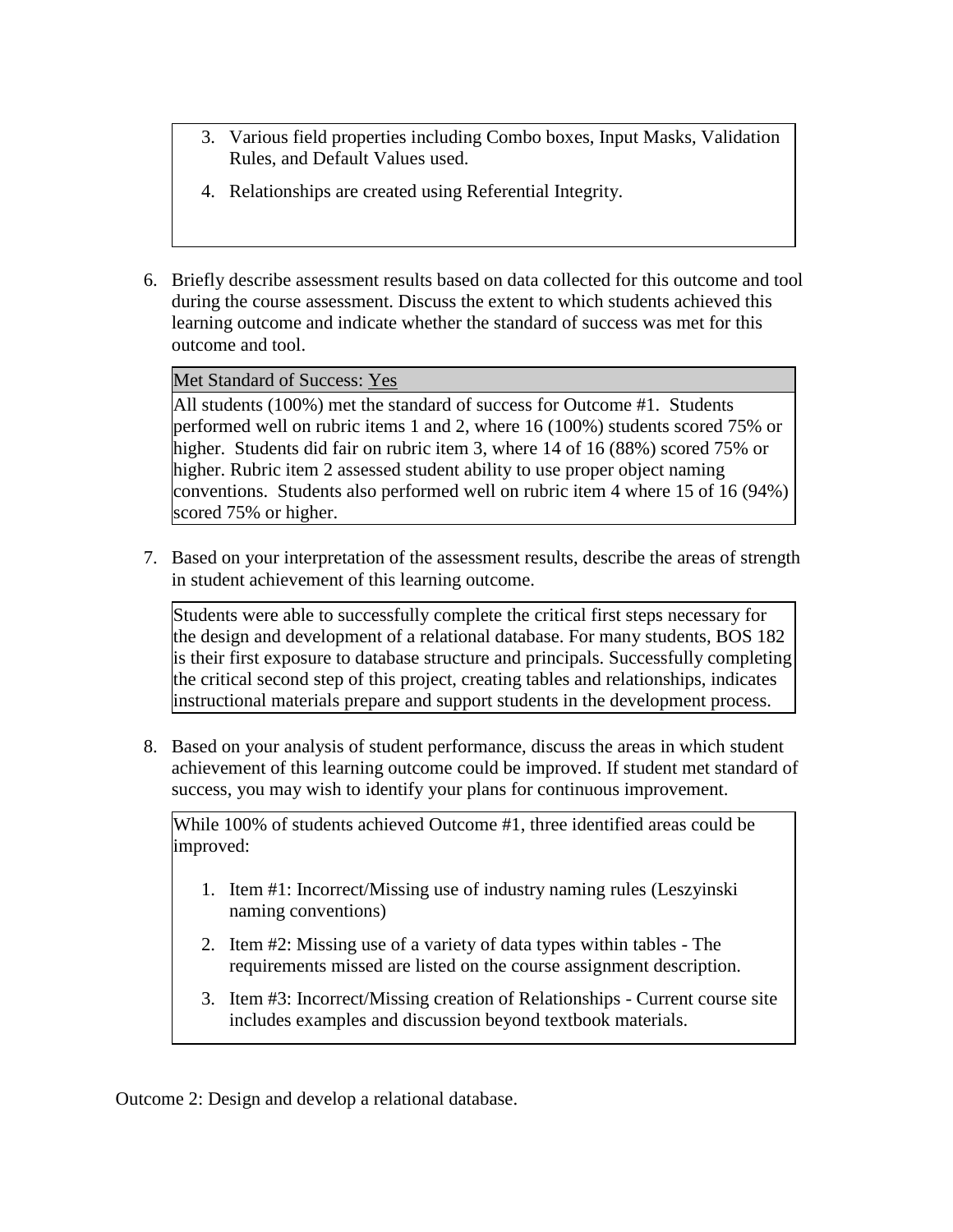- Assessment Plan
	- o Assessment Tool: Final project
	- o Assessment Date: Fall 2013
	- o Course section(s)/other population: All sections
	- o Number students to be assessed: All students
	- o How the assessment will be scored: Final project scored with a checklist.
	- o Standard of success to be used for this assessment: 75% will score 75% or higher on test and checklist.
	- o Who will score and analyze the data: Departmental Faculty
- 1. Indicate the Semester(s) and year(s) assessment data were collected for this report.

| Fall (indicate years below) below) | Winter (indicate years) | SP/SU (indicate years)<br>below) |
|------------------------------------|-------------------------|----------------------------------|
| 2020                               | 2021                    | 2021                             |

2. Provide assessment sample size data in the table below.

| # of students enrolled | # of students assessed |
|------------------------|------------------------|
| 24                     |                        |

3. If the number of students assessed differs from the number of students enrolled, please explain why all enrolled students were not assessed, e.g. absence, withdrawal, or did not complete activity.

The number of students assessed includes only student completers of BOS 182. Students did not complete the course for a variety of reasons including health, family issues, work conflicts, etc., resulting in a failure to complete course requirements.

4. Describe how students from all populations (day students on campus, DL, MM, evening, extension center sites, etc.) were included in the assessment based on your selection criteria.

All students in all sections were assessed. The course is primarily offered as a Distance Learning (DL) course and all students included in this assessment participated in a DL format.

5. Describe the process used to assess this outcome. Include a brief description of this tool and how it was scored.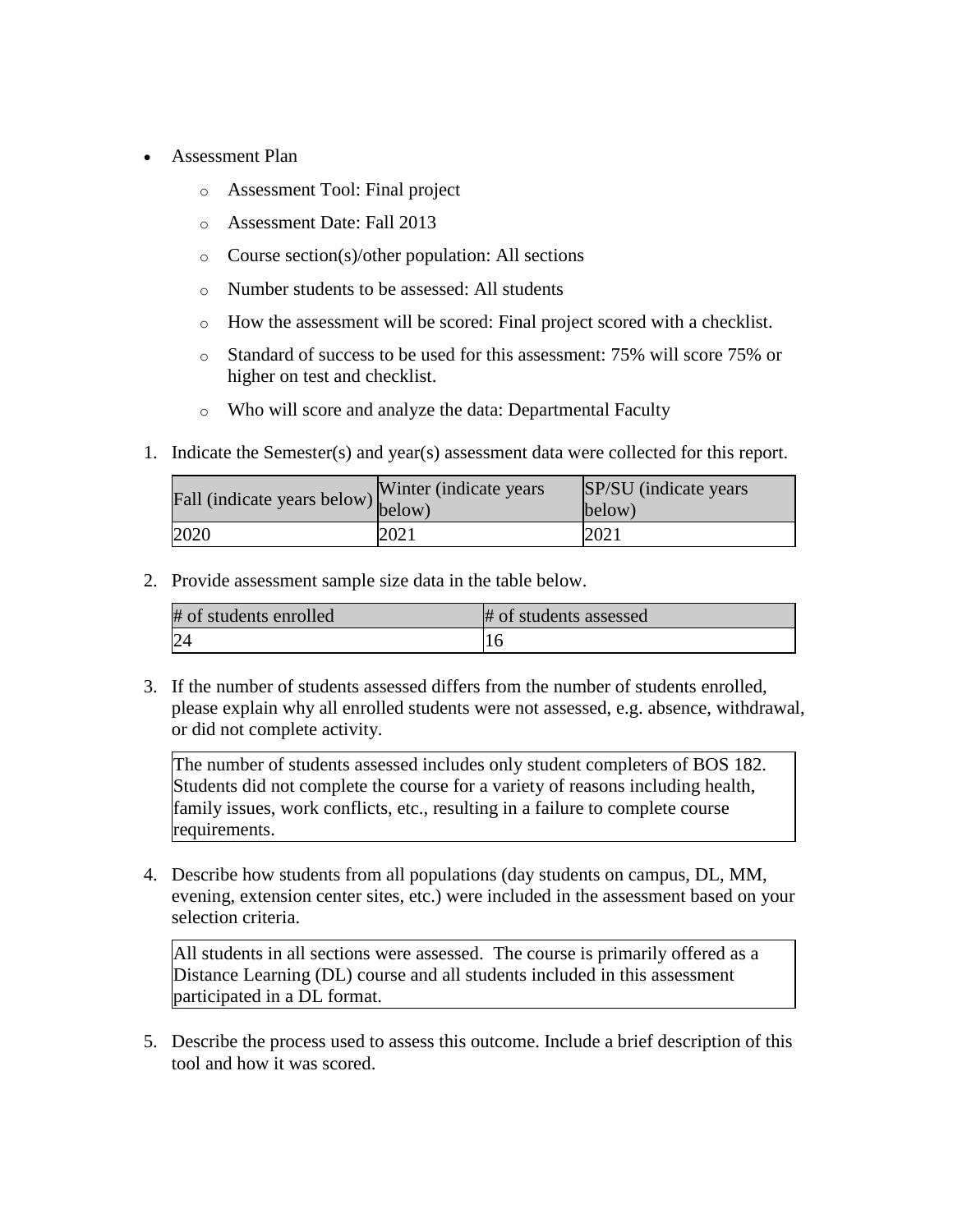Outcome #2 was assessed using the third, fourth and fifth step of the final project which requires students to create Queries, Forms, Reports and a Navigation Form. Each step is scored using a rubric. Criteria and scoring for these steps include:

Query Rubric:

- o Create Query 1 utilizing at least two tables, four fields, criteria for two fields, and one sort. Score range  $= 0 - 5$
- o Create Query 2 utilizing at least four fields and an expression formatted using properties. Score range  $= 0 - 5$
- o Create Query 3 utilizing at least four fields and a parameter message. Score range  $= 0 - 5$

Forms and Reports Rubric:

- o Create a form with subform includes a logo, titles, current date, and command buttons. The tabular or stacked layout is used and the tab order is logical. Score range  $= 0 - 10$
- o Create a form with Tab Control includes a logo, titles, current date, and command buttons. The tabular or stacked layout is used and the tab order is logical. Score range  $= 0 - 10$
- o Create a report of choice formatted professionally and sorted in a logical order. The report also includes a logo, a title, and the current date. Score range  $= 0 - 5$
- o Create a grouping report is formatted professionally and sorted in a logical order. The report also includes a company logo, a title, and the current date. Score range  $= 0 - 5$

Navigation Form Rubric:

- o Create a navigation form that includes two reports and two form tabs. Display properties are set correctly. Score Range  $= 0 - 8$
- $\circ$  Set the navigation form to open on startup. Score range = 0 2
- 6. Briefly describe assessment results based on data collected for this outcome and tool during the course assessment. Discuss the extent to which students achieved this learning outcome and indicate whether the standard of success was met for this outcome and tool.

Met Standard of Success: Yes

All students (100%) met the standard of success for Outcome #2.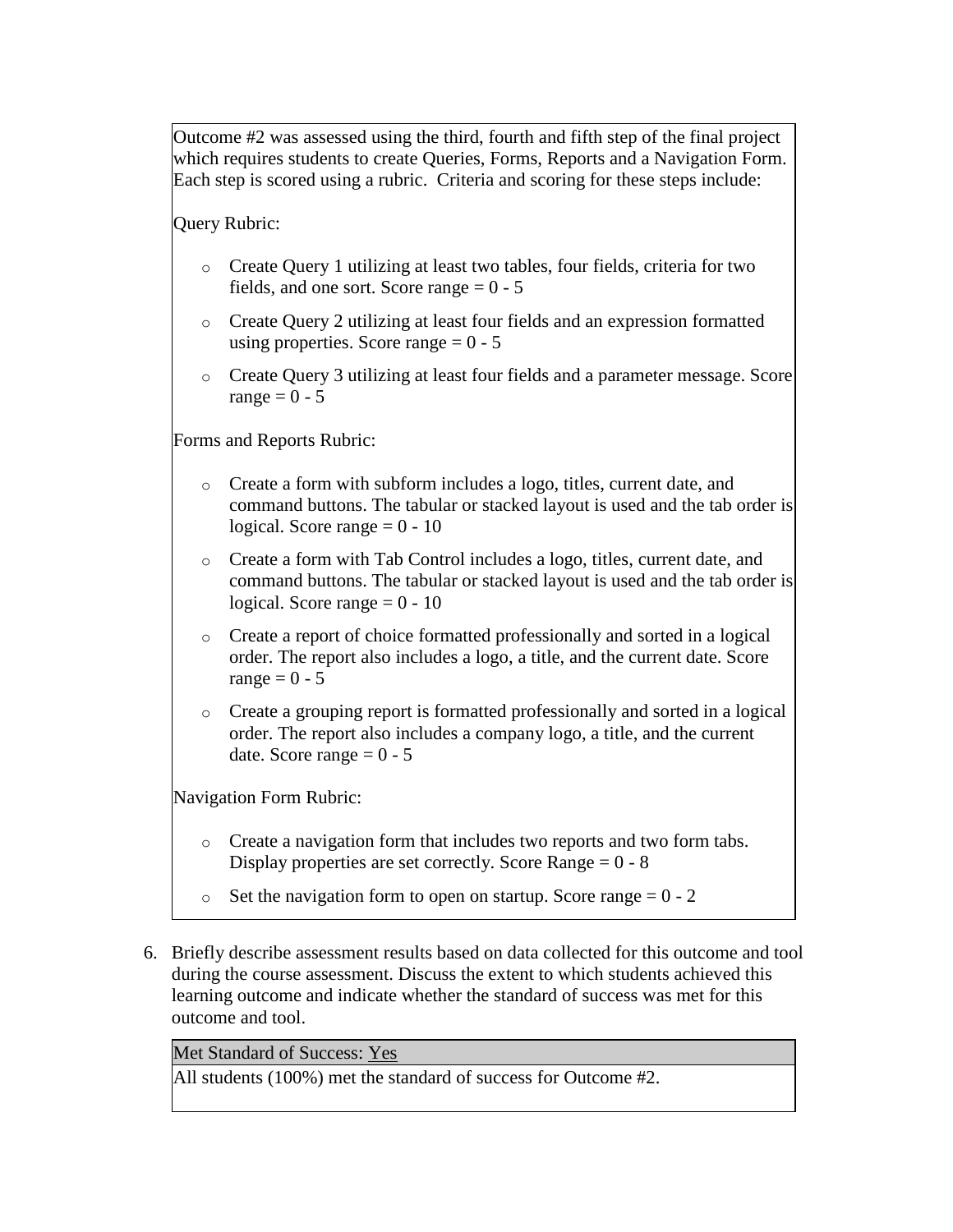- o Students performed well on Query rubric items 1 and 3, where 16 (100%) students scored 100%.
- o Students did fair on Query rubric item 2, where 14 of 16 (88%) scored 75% or higher.
- o Students performed well on Forms and Reports rubric items 1, 2, 3 and 4 where 16 students scored 100%.
- o Students performed well on Navigation Form rubric items 1 and 2 where 14 of 16 (88%) scored 75% or higher.
- Two students performed poorly on Navigation Form rubric items 1 and 2, scoring 0%. This low score is the result of non-submission of this step of the final project.
- 7. Based on your interpretation of the assessment results, describe the areas of strength in student achievement of this learning outcome.

All students (100%) met the standard of success for Outcome #2. This high level of success reflects very good student learning by demonstrating the ability to transfer new skills through the design and development of a personal relational database framework described in Outcome #1.

8. Based on your analysis of student performance, discuss the areas in which student achievement of this learning outcome could be improved. If student met standard of success, you may wish to identify your plans for continuous improvement.

While 100% of students achieved Outcome #2, one identified area could be improved:

o Database with Queries, Item #2: Incorrect queries using expressions submitted.

Outcome 3: Communicate in a business setting using database management terminology.

- Assessment Plan
	- o Assessment Tool: Two multiple choice/true false tests with hands-on component
	- o Assessment Date: Fall 2013
	- o Course section(s)/other population: All sections
	- o Number students to be assessed: All students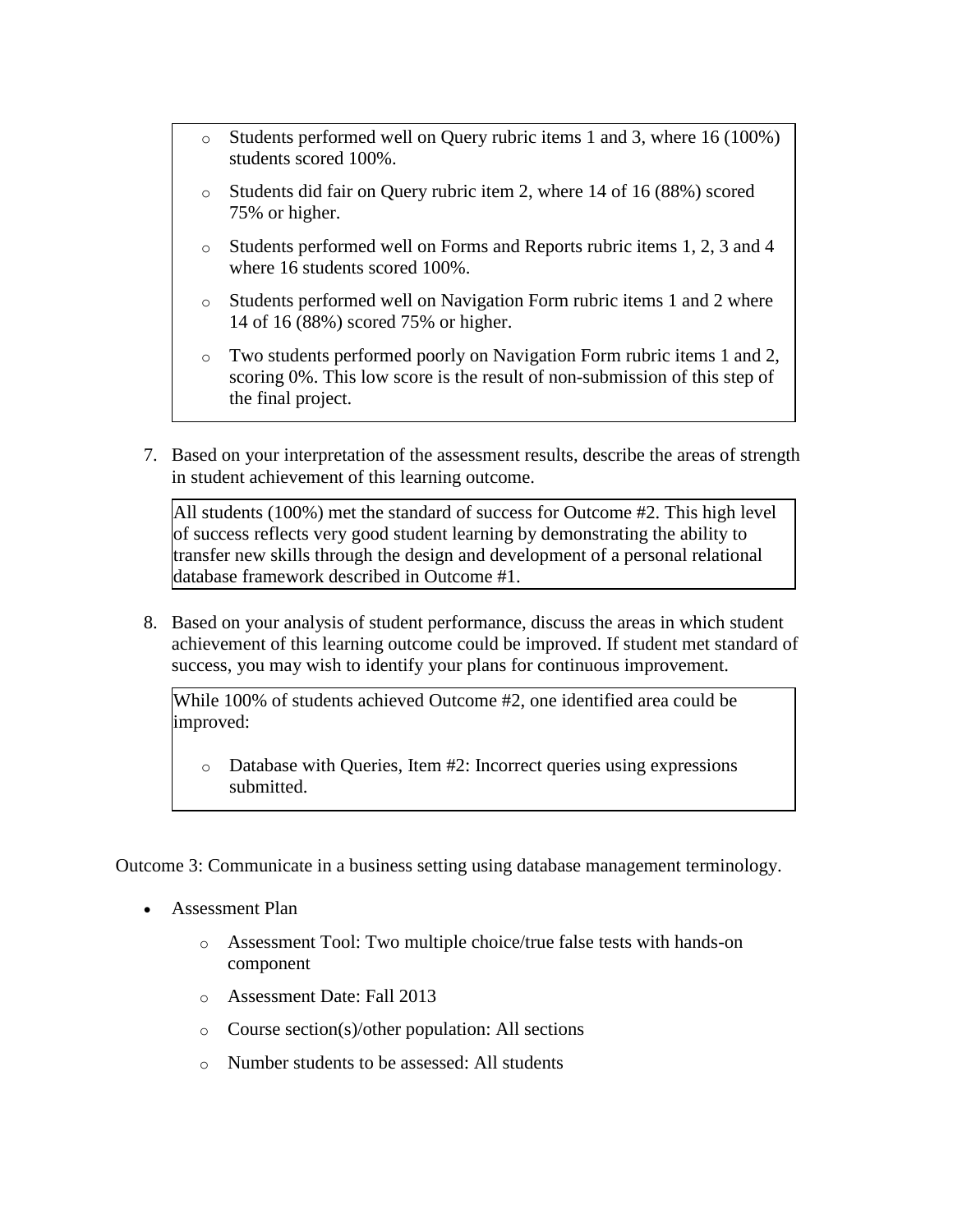- o How the assessment will be scored: Multiple choice/true false tests are scored with an answer key and hands-on component are scored with a checklist.
- o Standard of success to be used for this assessment: 75% will score 75% or higher on test and final project.
- o Who will score and analyze the data: Departmental Faculty
- 1. Indicate the Semester(s) and year(s) assessment data were collected for this report.

| Fall (indicate years below) | Winter (indicate years) | SP/SU (indicate years)<br>$\vert$ below) |
|-----------------------------|-------------------------|------------------------------------------|
| 2020                        | 2021                    | 2021                                     |

2. Provide assessment sample size data in the table below.

| # of students enrolled | # of students assessed |
|------------------------|------------------------|
|                        |                        |

3. If the number of students assessed differs from the number of students enrolled, please explain why all enrolled students were not assessed, e.g. absence, withdrawal, or did not complete activity.

The number of students assessed includes only student completers of BOS 182. Students did not complete the course for a variety of reasons including health, family issues, work conflicts, etc., resulting in a failure to complete course requirements.

4. Describe how students from all populations (day students on campus, DL, MM, evening, extension center sites, etc.) were included in the assessment based on your selection criteria.

All students in all sections were assessed. The course is primarily offered as a Distance Learning (DL) course and all students included in this assessment participated in a DL format.

5. Describe the process used to assess this outcome. Include a brief description of this tool and how it was scored.

Outcome #3 was assessed using student scores obtained from three multiple choice and true-false unit exams. Exam 1 and 2 were comprised of 20 questions while Exam 3 comprised of 10. Exams are completed within the Blackboard testing tool. Students are allowed one attempt (not timed) to complete each exam and the use of notes, textbooks, other resources are allowed. All exams are scored immediately upon completion by the Blackboard tool.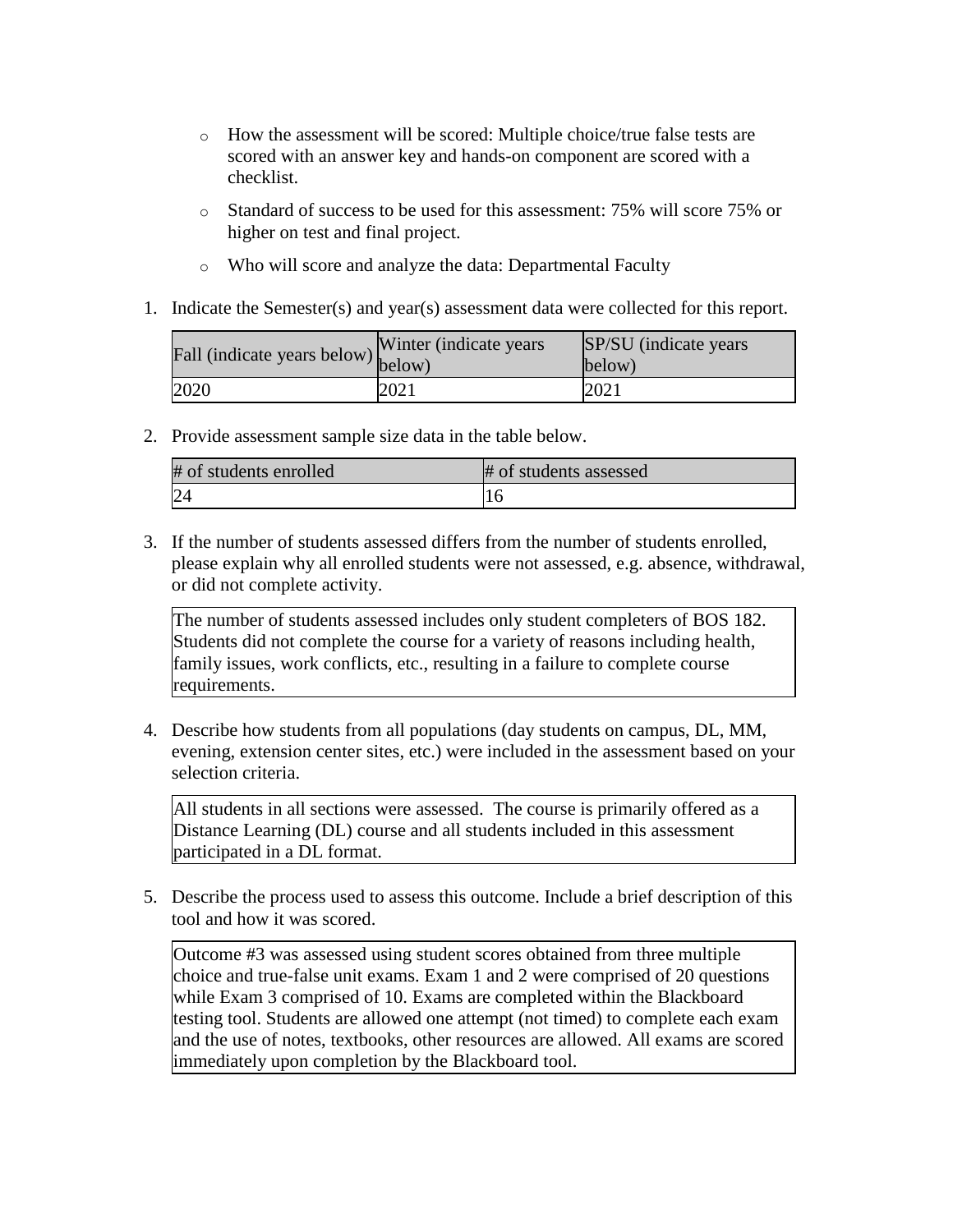6. Briefly describe assessment results based on data collected for this outcome and tool during the course assessment. Discuss the extent to which students achieved this learning outcome and indicate whether the standard of success was met for this outcome and tool.

Met Standard of Success: Yes

All students (100%) met the standard of success for Outcome #3. Within each exam the results were also very good. Specifically:

- o All students (100%) met the standard of success for Exam #1 of Outcome #3.
- o All students (100%) met the standard of success for Exam #2 of Outcome #3.
- o 15/16 (94%) of students met the standard of success for Exam 3 of Outcome #3.
- 7. Based on your interpretation of the assessment results, describe the areas of strength in student achievement of this learning outcome.

All students (100%) met the standard of success for Outcome #3. This high level of success reflects student's ability communicate in a business setting using database management terminology and processes.

8. Based on your analysis of student performance, discuss the areas in which student achievement of this learning outcome could be improved. If student met standard of success, you may wish to identify your plans for continuous improvement.

Multiple Choice/True-False format assessments require careful reading followed by interpretation and the ability to select the correct response. Timely student reminders to read slowly and carefully can support a successful outcome.

## **III. Course Summary and Intended Changes Based on Assessment Results**

1. Based on the previous report's Intended Change(s) identified in Section I above, please discuss how effective the changes were in improving student learning.

There is no previous assessment report.

2. Describe your overall impression of how this course is meeting the needs of students. Did the assessment process bring to light anything about student achievement of learning outcomes that surprised you?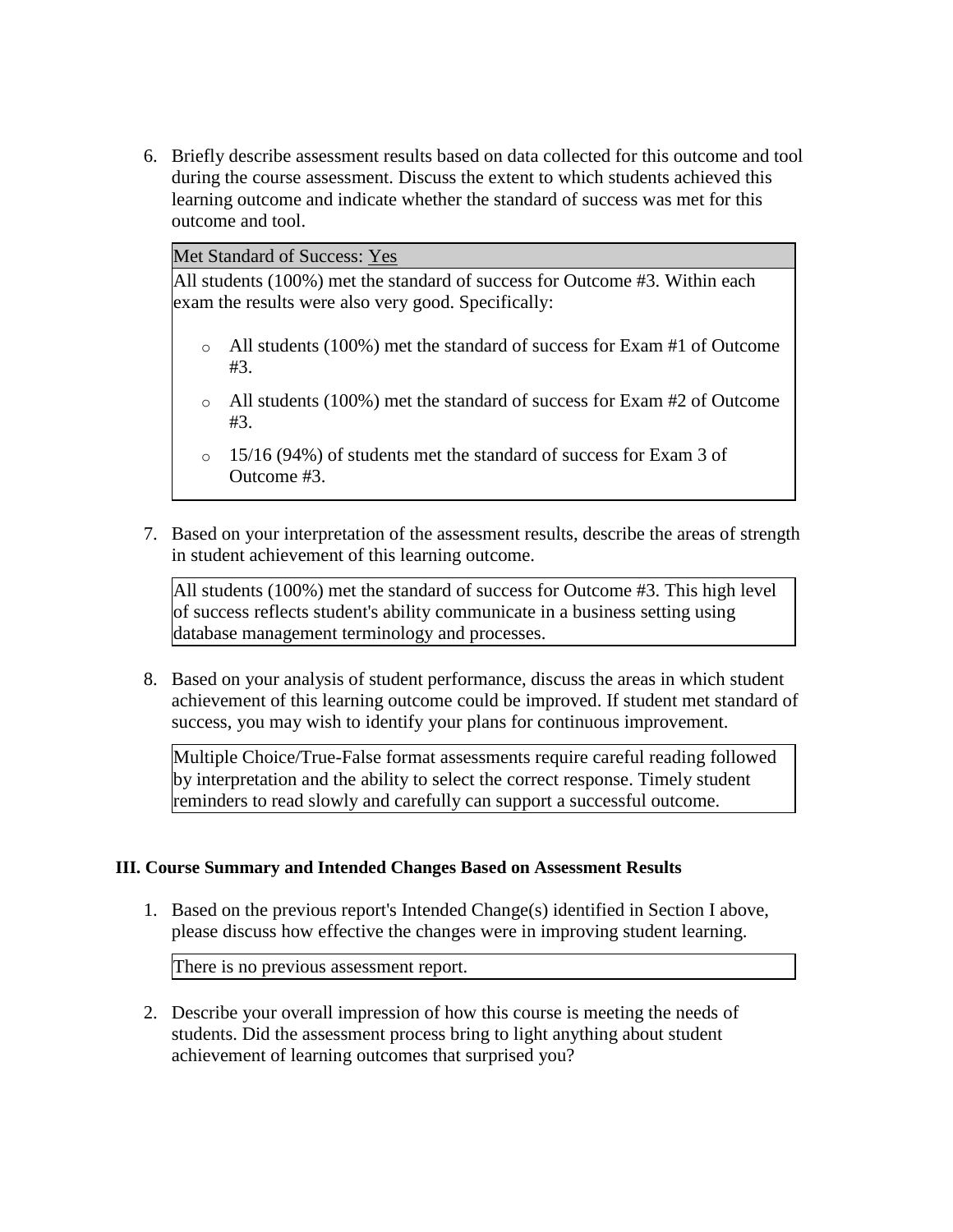Based upon all supporting data, BOS 182 is effectively supporting student learning, demonstrated through the successful design and development of a personal relational database. I believe BOS 182 is meeting the needs of students. For many students, this course represents a first exposure to databases. Each skill in the course builds upon a previous skill, requiring students to quickly gain and apply these new concepts. Based upon student feedback, while often challenging and sometimes frustrating, the final project results in a very positive emotion of achievement.

3. Describe when and how this information, including the action plan, was or will be shared with Departmental Faculty.

Once approved, the assessment results will be shared with BOS instructors for additional discussion and comments.

4.

Intended Change(s)

|                                                                               | Intended Change Description of the change                                                                                                                                                                                                                                                                                                                                                                                                                                           | Rationale                                                                                                                                         | Implementation<br>Date |
|-------------------------------------------------------------------------------|-------------------------------------------------------------------------------------------------------------------------------------------------------------------------------------------------------------------------------------------------------------------------------------------------------------------------------------------------------------------------------------------------------------------------------------------------------------------------------------|---------------------------------------------------------------------------------------------------------------------------------------------------|------------------------|
| Course<br>Materials (e.g.<br>textbooks,<br>handouts, on-<br>line ancillaries) | Outcome #1<br>1. Tables and<br>Relationships, Item<br>#1 Additional<br>supporting<br>documents/information<br>added to the student<br>course site regarding<br>naming conventions.<br>Tables and<br>2.<br>Relationships, Item<br>#2: Add reminders to<br>read project guidelines<br>carefully.<br>3.<br>Tables and<br>Relationships, Item<br>#3: Continued use of a<br>variety of resources as<br>well as prompt<br>instructor feedback<br>and the resubmission<br>of student work. | The suggested<br>changes listed<br>here are<br>intended to<br>enhance current 2022<br>instructional<br>design and<br>current course<br>resources. |                        |